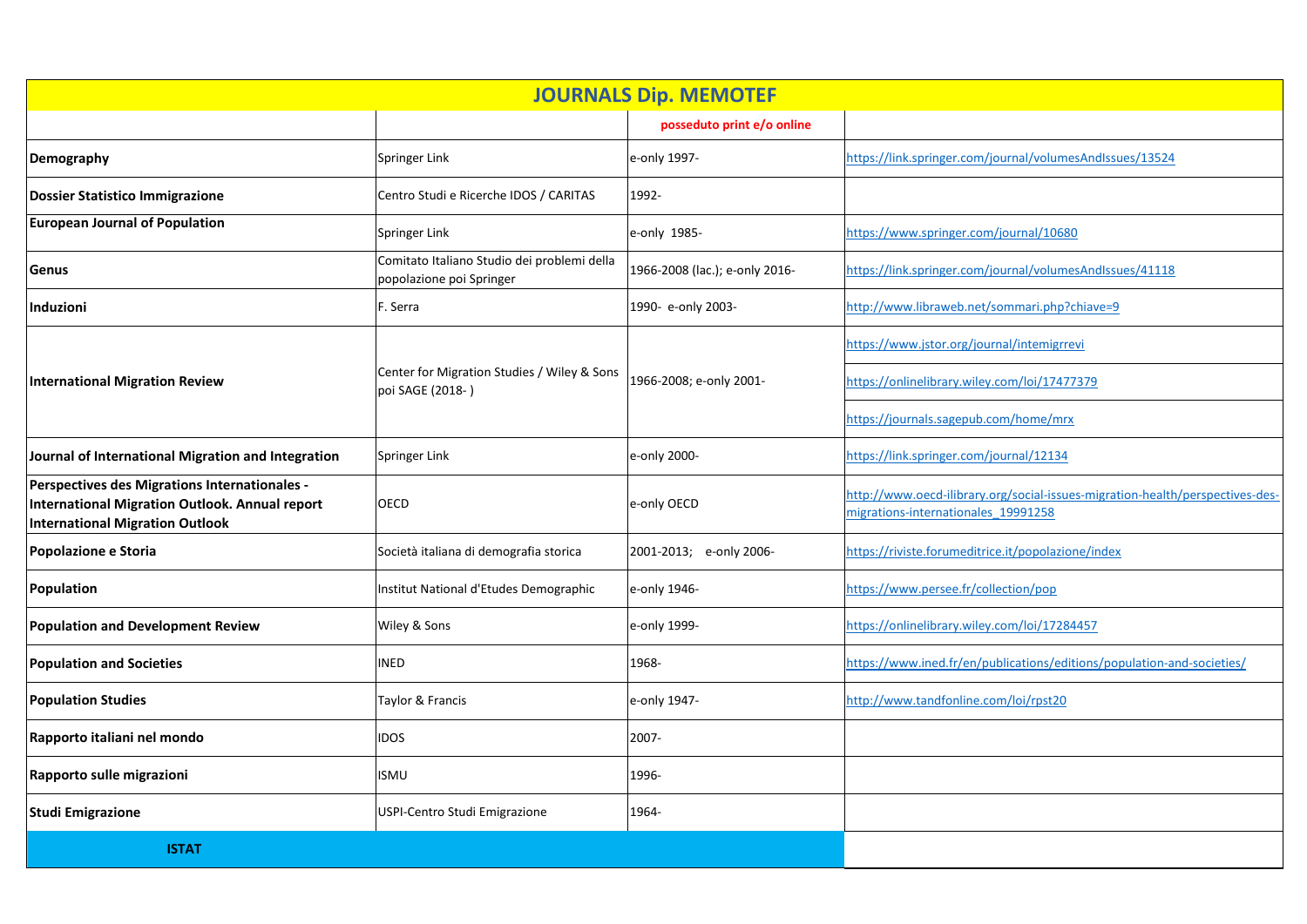| Annuario di statistiche del lavoro e dell'emigrazione  | <b>ISTAT</b>                                                                                                                   | 1956-1970.   |                                                                        |
|--------------------------------------------------------|--------------------------------------------------------------------------------------------------------------------------------|--------------|------------------------------------------------------------------------|
| Statistica delle migrazioni da e per l'estero          | Ministero di Agricoltura, Industria e<br>Commercio. Direzione Generale della<br>Statistica poi Istituto centrale di statistica | 1926-1937.   |                                                                        |
| Annuario di statistiche demografiche                   | <b>ISTAT</b>                                                                                                                   | 1951-1984.   |                                                                        |
| <b>Statistiche demografiche</b>                        | <b>ISTAT</b>                                                                                                                   | 1985-1987;   |                                                                        |
| Annuario statistico dell'emigrazione                   | <b>ISTAT</b>                                                                                                                   | 1955;        |                                                                        |
| <b>BANCA DATI IL MULINO &amp; F.ANGELI</b>             |                                                                                                                                |              |                                                                        |
| Diritti umani e diritto internazionale                 | Il Mulino                                                                                                                      | e-only 2013- | https://www.rivisteweb.it/                                             |
| Mondi migranti                                         | Franco Angeli                                                                                                                  | e-only 2010- | https://access.torrossa.com/en/user/access?return_url=/francoangeli    |
| <b>Territorio</b>                                      |                                                                                                                                | e-only 2010- | https://access.torrossa.com/en/user/access?return_url=/francoangeli    |
| Editori Internazionali Periodici elettronici Lista A-Z |                                                                                                                                |              |                                                                        |
| <b>Advances in Life Course Research</b>                | Elsevier                                                                                                                       | e-only 2000- | https://www.sciencedirect.com/journal/advances-in-life-course-research |
| <b>Ageing &amp; Society</b>                            | Cambridge U:P                                                                                                                  | e-only 1997- | https://www.cambridge.org/core/journals/ageing-and-society             |
| <b>Asian Population Studies</b>                        | Taylor&Francis                                                                                                                 | e-only 2005- | https://www.tandfonline.com/toc/raps20/current                         |
| <b>Comparative population studies</b>                  | Federal Institute for Population Research                                                                                      | e-only 2010- | https://www.comparativepopulationstudies.de/index.php/CPoS/index       |
| Demographic research                                   | Max Planck Institute for Demographic<br>Research                                                                               | e-only 1999- | www.demographic-research.org                                           |
| <b>International Migration</b>                         | Wiley                                                                                                                          | e-only 2013- | https://onlinelibrary.wiley.com/journal/14682435                       |
| Journal of Ethnic and Migration Studies                | Taylor&Francis                                                                                                                 | e-only 1997- | https://www.tandfonline.com/toc/cjms20/current                         |
| Journal of Immigrant and Refugee Studies               | Taylor&Francis                                                                                                                 | e-only 2006- | https://www.tandfonline.com/toc/wimm20/current                         |
| Journal of Marriage and the Family                     | Wiley                                                                                                                          | e-only 2013- | https://onlinelibrary.wiley.com/journal/17413737                       |
| <b>Migration Studies</b>                               | <b>Oxford Academic</b>                                                                                                         | e-only 2013- | https://academic.oup.com/migration                                     |